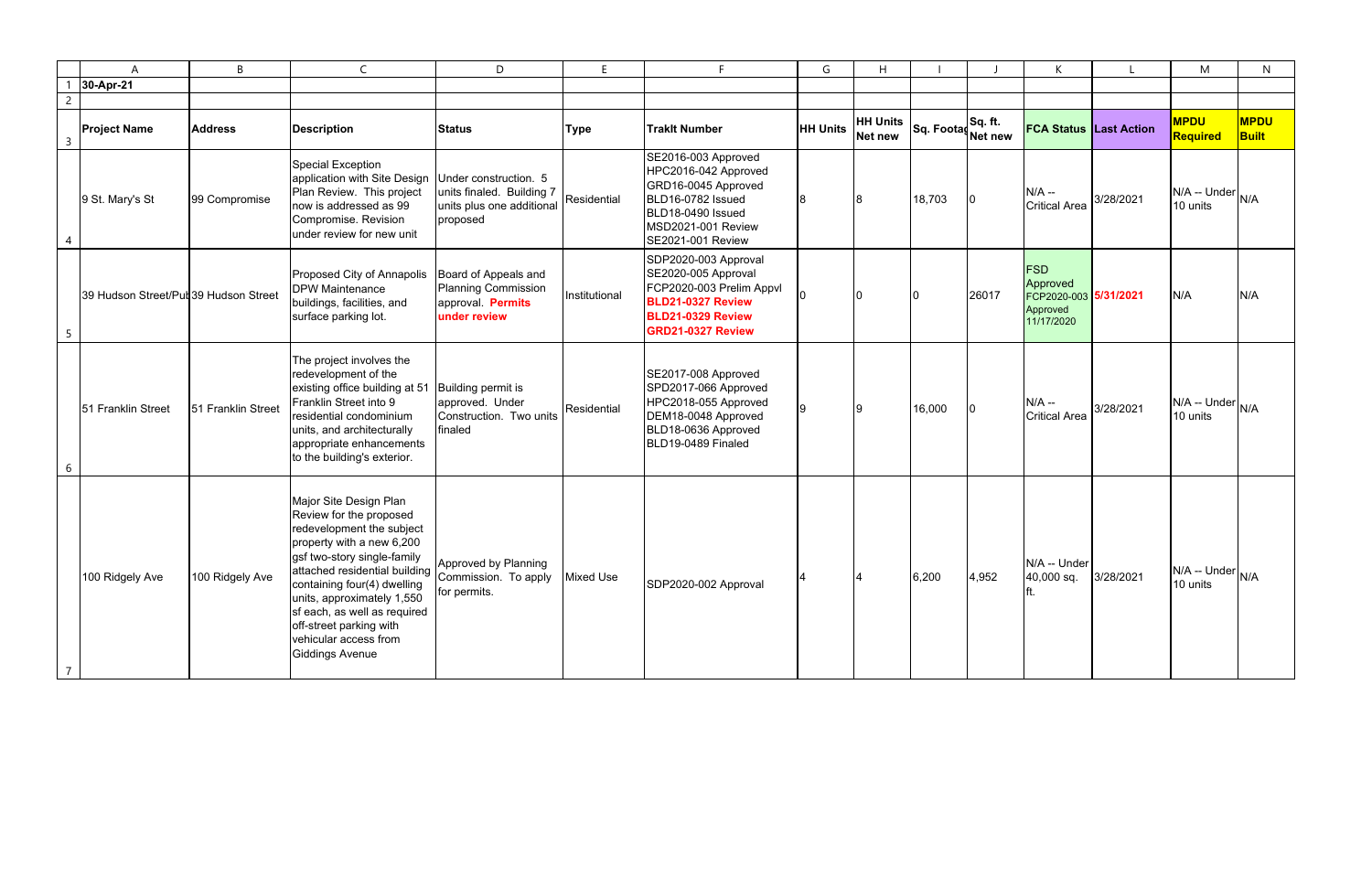|                         | $\overline{A}$                     | B                                  | $\mathsf{C}$                                                                                                                                                                                                                                                                                                                      | D                                                                                                                                                                                                                                              | F                | E.                                                                                                                                                                                    | G               | H                          |                    |        | К                               |           | M                                                       | N                           |
|-------------------------|------------------------------------|------------------------------------|-----------------------------------------------------------------------------------------------------------------------------------------------------------------------------------------------------------------------------------------------------------------------------------------------------------------------------------|------------------------------------------------------------------------------------------------------------------------------------------------------------------------------------------------------------------------------------------------|------------------|---------------------------------------------------------------------------------------------------------------------------------------------------------------------------------------|-----------------|----------------------------|--------------------|--------|---------------------------------|-----------|---------------------------------------------------------|-----------------------------|
| $\overline{\mathbf{3}}$ | <b>Project Name</b>                | <b>Address</b>                     | <b>Description</b>                                                                                                                                                                                                                                                                                                                | <b>Status</b>                                                                                                                                                                                                                                  | <b>Type</b>      | <b>Traklt Number</b>                                                                                                                                                                  | <b>HH Units</b> | <b>HH Units</b><br>Net new | Sq. Footas Sq. ft. |        | <b>FCA Status Last Action</b>   |           | <b>MPDU</b><br>Required                                 | <b>MPDU</b><br><b>Built</b> |
| 8                       | 106-108 Annapolis<br><b>Street</b> | 106-108 Annapolis<br><b>Street</b> | The proposed project<br>consists of demolishing the<br>existing structures and then<br>building a new multi-story<br>mixed use building. The<br>proposed new structure will<br>be two and one-half stories.<br>The first floor will have a<br>small retail portion and the<br>remainder is designed for an<br>89-seat restaurant. | Approved by Planning<br>Commission. Permits<br>under review                                                                                                                                                                                    | <b>Mixed Use</b> | SUB2020-003 Approved<br>SDP2019-002 Approved<br>DEM20-0027 Issued<br>DEM20-0026 Issued<br><b>BLD20-0503 Ready</b><br><b>GRD20-0016 Info</b>                                           |                 |                            | 14,186             | 10,498 | $N/A -$<br><b>Critical Area</b> | 5/31/2021 | $\mathsf{IN/A}$ -- Under $\mathsf{I_{N/A}}$<br>10 units |                             |
| 9                       |                                    |                                    | Renovation of existing<br>Istructure to accommodate<br>retail maritime and<br>110 Compromise St   110 Compromise Strestaurant tenants as well<br>as various site<br>improvements. Some<br>tenant space occupied                                                                                                                   | Approved by Board of<br>Appeals. Opinion<br>adopted. To apply for<br>building permits                                                                                                                                                          | Commercial       | SDP2016-014 Approved<br>BLD16-0289 Issued<br>DEM16-0028 Issued<br>SE2020-002 Approved<br>HPC2020-011 Approved<br>HPC2019-141 Approved<br>HPC2018-306 Approved<br>HPC2018-200 Approved | N/A             | N/A                        | 11,378             | 200    | $N/A -$<br><b>Critical Area</b> | 5/31/2021 | N/A                                                     | N/A                         |
|                         | 418 Fourth Street                  | 418 Fourth Street                  | Second floor building<br>addition & improvements to<br>the parking lot                                                                                                                                                                                                                                                            | Variance approved by<br>Board of Appeals.<br>Under construction.<br>Seeking a revised<br>parking lot plan                                                                                                                                      | Commercial       | SDP2018-004 Approved<br>ZBA2018-001 Approved<br>VAR2018-008 Approved<br>BLD19-0068 Issued<br>ADJ2020-011 Review                                                                       | N/A             | N/A                        | 1835               |        | N/A -- Under<br>40,000 sq.      | 6/20/2020 | N/A                                                     | N/A                         |
| 11                      | 424 Fourth Street                  | 424 Fourth Street                  | Restaurant with 75 seats.<br>Special Exception with Site<br>Design, Variance, Zoning<br>Boundary Adjustment and<br>APF required. Existing<br>buildings are 9,867 sq. ft.                                                                                                                                                          | Appeal before Board of<br>Appeals May 15, 2019.<br><b>Board of Appeals</b><br>approved SE2018-003,<br>ZBA2018-002 but not<br>VAR2018-013.<br>Revisions to site design<br>approved. Appeal at<br>Board of Appeals Jan. 5,<br>2021, June 1, 2021 | Commercial       | SDP2018-008 Approved<br>SE2018-003 Approved<br>VAR2018-013 Denied<br>ZBA2018-002 Approved<br>APL2020-004 Board                                                                        | N/A             | N/A                        | 13,937             | 4,069  | N/A -- Under<br>40,000 sq.      | 5/31/2021 | N/A                                                     | N/A                         |
| 12                      | 1415 Forest Drive                  | 1415 Forest Drive                  | Site Design Plan Review for<br>a proposed 2-story, 2,986 sf<br>footprint (4,938 gfa),<br>addition to the existing 1-<br>story, 4,057 sf, commercial<br>building.                                                                                                                                                                  | Under construction.<br>Permit extended.                                                                                                                                                                                                        | Commercial       | VAR2014-010 Approved<br>SDP2015-057 Approved<br>GRD16-0026 Issued<br>BLD16-0772 Issued                                                                                                | N/A             | N/A                        | 7043               | 2986   | N/A -- Under<br>40,000 sq.      | 6/27/2019 | N/A                                                     | N/A                         |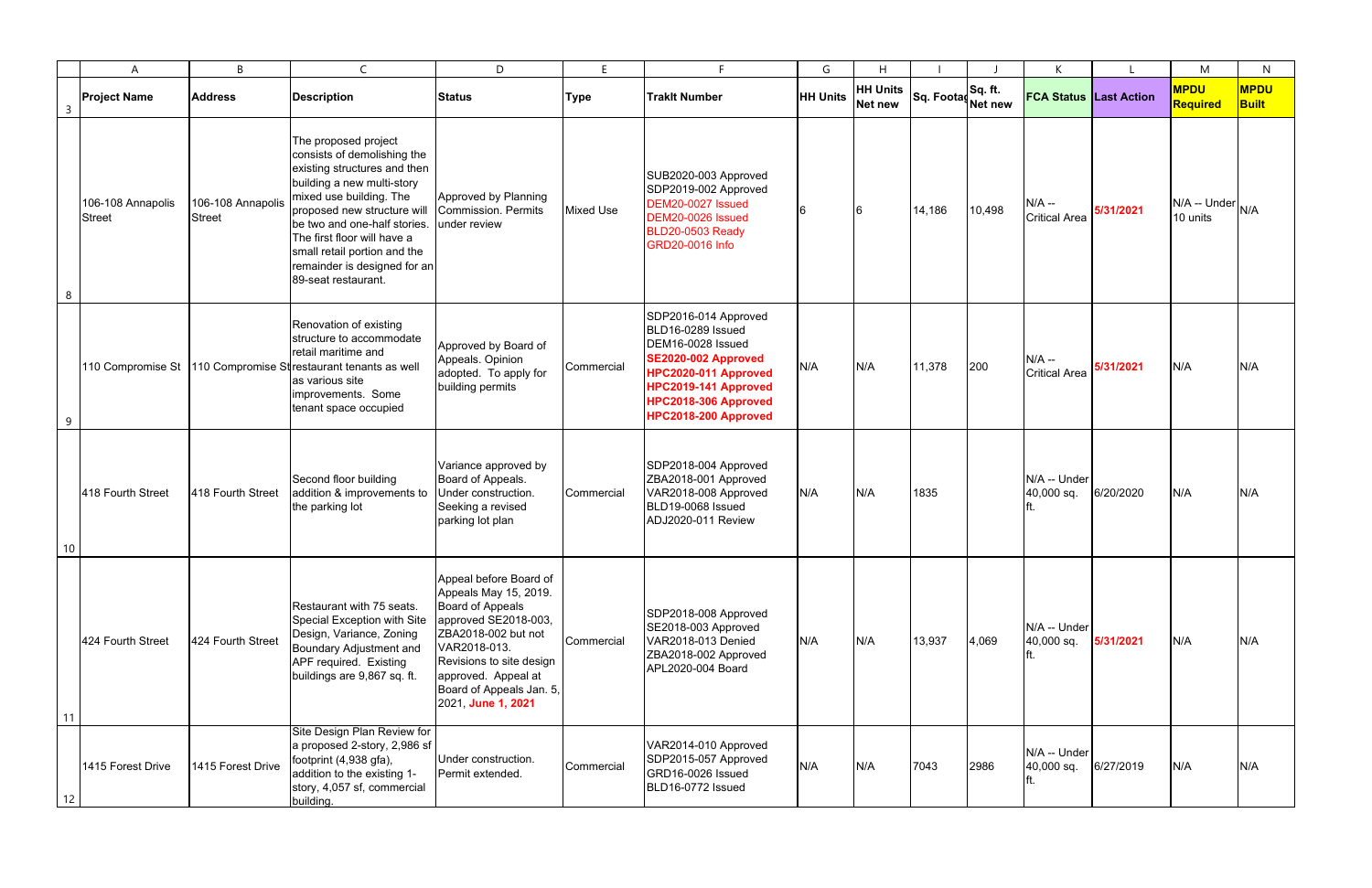|    | A                                            | <sub>B</sub>                    | $\mathsf{C}$                                                                                                         | D                                                                                                                                                                                  | F             | E.                                                                                                                                                                      | G               | H                                 |                    |       | К                                 |           | M                       | $\mathsf{N}$                |
|----|----------------------------------------------|---------------------------------|----------------------------------------------------------------------------------------------------------------------|------------------------------------------------------------------------------------------------------------------------------------------------------------------------------------|---------------|-------------------------------------------------------------------------------------------------------------------------------------------------------------------------|-----------------|-----------------------------------|--------------------|-------|-----------------------------------|-----------|-------------------------|-----------------------------|
| 3  | <b>Project Name</b>                          | <b>Address</b>                  | <b>Description</b>                                                                                                   | <b>Status</b>                                                                                                                                                                      | <b>Type</b>   | <b>Traklt Number</b>                                                                                                                                                    | <b>HH Units</b> | <b>HH Units</b><br><b>Net new</b> | Sq. Footas Sq. ft. |       | <b>FCA Status Last Action</b>     |           | <b>MPDU</b><br>Required | <b>MPDU</b><br><b>Built</b> |
| 13 | 1503 Forest Drive                            | 1503 Forest Drive               | New building with 18,900 sq. Continuation permit<br>ft. office and 2780 retail                                       | Under construction.<br>issued.                                                                                                                                                     | Commercial    | SDP2005-11-137 Approved<br>BLD08-0379 Issued<br>BLD18-0035 Issued<br>GRD08-0027 Issued<br>SUB2017-009 Approved                                                          | N/A             | N/A                               | 22680              | 22680 | N/A -- Under<br>40,000 sq.        | 6/27/2019 | N/A                     | N/A                         |
| 14 | Bay Village II, Bay<br><b>Village Suites</b> | 960 Bay Village<br><b>Drive</b> | Proposed development of<br>independent living facility, on<br>property located at 960 Bay<br>Village Drive.          | Agency review                                                                                                                                                                      | Institutional | SDP2020-006 Review                                                                                                                                                      | N/A             | N/A                               |                    |       | To be<br>amended                  | 2/26/2021 | N/A                     | N/A                         |
|    | <b>Chesapeake Grove</b><br>at Bembe Beach    | Bembe Beach Rd                  | Residential Development.<br>Now proposing 40 units, not Pending staff review<br>44                                   |                                                                                                                                                                                    | Residential   | PD2012-003 Review                                                                                                                                                       | 40              | 40                                | N/A                | N/A   | $N/A -$<br><b>Critical Area</b>   | 4/30/2021 | 15                      | Fee in lieu                 |
| 16 | Chinquapin at<br>Lincoln Drive               | <b>Saunders Family</b>          | Commercial building for<br>retail, office space and<br>warehouse on Chinquapin<br>Round Road/Lincoln Drive,<br>Lot 2 | Agency review                                                                                                                                                                      | Commercial    | SDP2021-001                                                                                                                                                             |                 |                                   | 11600              | 11600 | N/A -- Under<br>40,000 sq.        | 3/28/2021 | N/A                     | N/A                         |
| 17 | <b>Griscom Square</b>                        | <b>Ridge Avenue</b>             | Tyler Avenue / Bay 12 single family dwelling<br><b>Res Planned Development</b>                                       | Phase 1 under<br>construction. To apply<br>for building permits for<br>phase 2                                                                                                     | Residential   | FSD2014-002 Approved<br>FCP2015-002 Approved<br>BLD14-0360 Finaled<br>DEM14-0024 Finaled<br>GRD16-0003 Intl Appvl                                                       | 12              | 12                                | N/A                | N/A   | Approved                          | 4/27/2018 |                         |                             |
| 18 | Kiddie Academy                               | 1919 West Street                | One-story building addition<br>for a proposed day care<br>facility and parking and<br>access improvements            | To apply for permits                                                                                                                                                               | Commercial    | MSD2020-009 Approved<br><b>BLD21-0299 Revisions</b><br>DEM21-006 Issued                                                                                                 | N/A             | N/A                               | 5888               | 1920  | N/A -- Under<br>40,000 sq.<br>ft. | 5/31/2021 | N/A                     | N/A                         |
| 19 | Thomas Woods                                 | <b>Forest Drive</b>             | 10 unit SFD/Townhouse PD                                                                                             | Grading permit has<br>initial approval. Special<br>exception with site<br>design for childcare<br>facility withdrawn.<br><b>Building permits for</b><br>townhouses under<br>review | Residential   | PD2014-002 Approved<br>FCP2014-001 Approved<br>GRD15-0059 Approved<br>SE2019-004 Withdrawn<br>SDP2019-001 Withdrawn<br>BLD20-0299 Revisions<br><b>BLD20-0538 Issued</b> | 10 <sup>°</sup> | 10                                |                    |       | Approved                          | 5/31/2021 | N/A                     | N/A                         |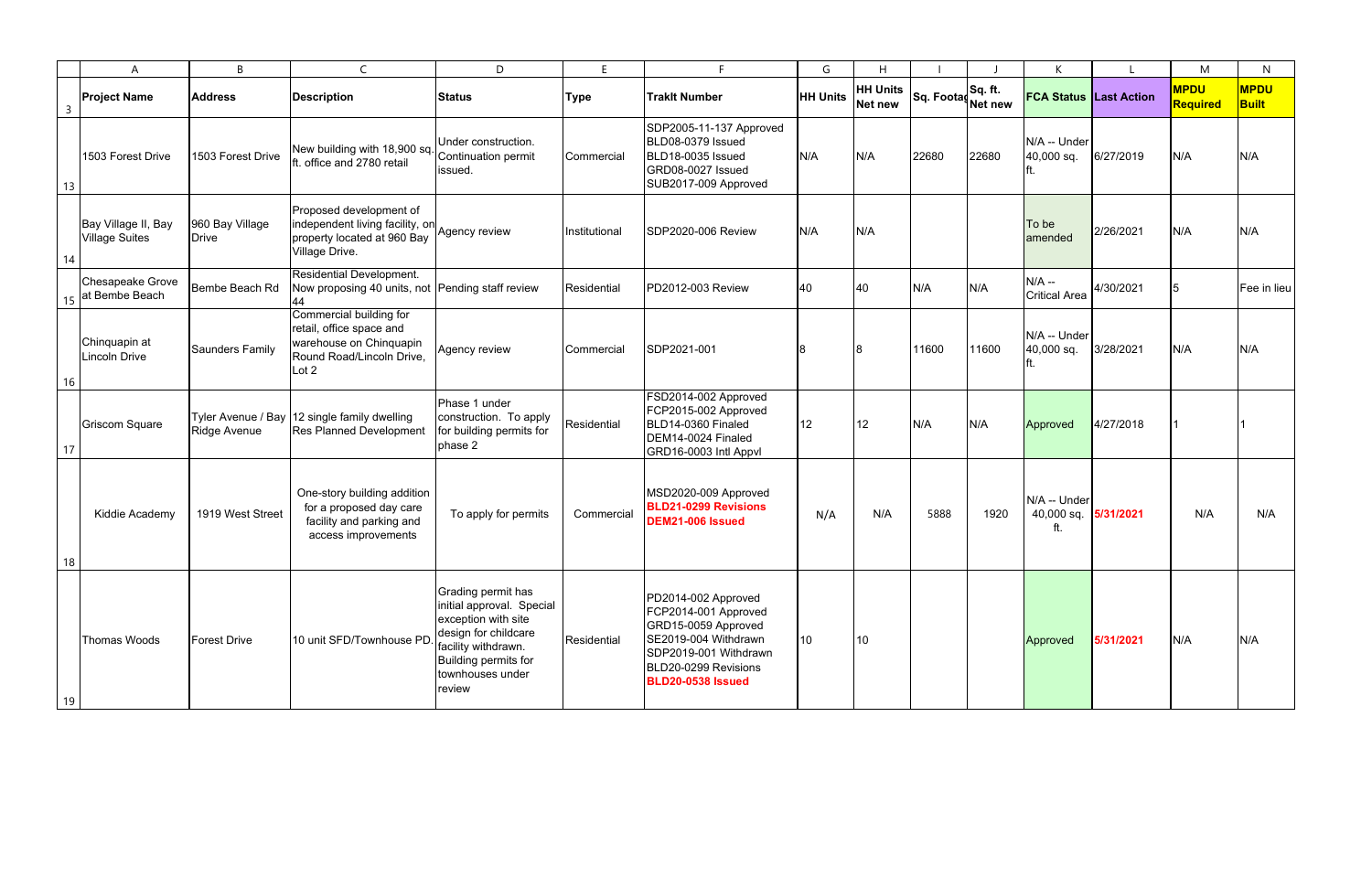|                                   | A                            | B                          | $\mathsf{C}$                                                                                                                                                                                                                                                                                                                                                                                                                                                                                     | D                                                                                                                                                                                                                                                                                                                                                                                                                                                                    | E                | Е                                                                                                                                           | G               | H                          |                               |       | K                                                                      |           | M                       | $\mathsf{N}$                |
|-----------------------------------|------------------------------|----------------------------|--------------------------------------------------------------------------------------------------------------------------------------------------------------------------------------------------------------------------------------------------------------------------------------------------------------------------------------------------------------------------------------------------------------------------------------------------------------------------------------------------|----------------------------------------------------------------------------------------------------------------------------------------------------------------------------------------------------------------------------------------------------------------------------------------------------------------------------------------------------------------------------------------------------------------------------------------------------------------------|------------------|---------------------------------------------------------------------------------------------------------------------------------------------|-----------------|----------------------------|-------------------------------|-------|------------------------------------------------------------------------|-----------|-------------------------|-----------------------------|
| $\overline{3}$                    | <b>Project Name</b>          | <b>Address</b>             | <b>Description</b>                                                                                                                                                                                                                                                                                                                                                                                                                                                                               | <b>Status</b>                                                                                                                                                                                                                                                                                                                                                                                                                                                        | <b>Type</b>      | <b>Traklt Number</b>                                                                                                                        | <b>HH Units</b> | <b>HH Units</b><br>Net new | Sq. Footas Sq. ft.<br>Net new |       | <b>FCA Status Last Action</b>                                          |           | <b>MPDU</b><br>Required | <b>MPDU</b><br><b>Built</b> |
| 20                                | Lofts at Eastport<br>Landing | Chesapeake<br>Avenue       | <b>Revised Site Design</b><br>application to redevelop an<br>approximately 2 acre portion<br>of the existing Eastport<br>Shopping Center site (6.75<br>acres) with a proposed<br>project consisting of 98<br>rental apartments units with<br>retail and/or commercial<br>uses on portions of the<br>ground floor. The<br>commercial/retail<br>component comprises<br>approximately 3,029 square<br>feet. Parking areas of 150<br>structured spaces are<br>located within the proposed<br>garage. | Site design application<br>approved. To apply for<br>building and grading<br>permits. Appeal of site<br>design approval has<br>been filed. Hearing on<br>preliminary motions held<br>Feb. 20, 2019. Decision<br>issued March 26, 2019.<br>Hearing on merits held<br>June 4, 2019 and July<br>17, 2019. APF approval<br>remanded to Planning<br>and Zoning. APF<br>reissued. Reissue<br>appealed. Board of<br>Appeals remanded to<br>PZ. Appealed to Circuit<br>Court | <b>Mixed Use</b> | PD2016-002 Cancelled<br>SDP2018-006 Approved<br>APL2018-002 Remand<br>APL2020-002 Review                                                    | 98              | 98                         | 11898                         | 11898 | No FSD<br>required,<br>more than<br>50% Critical<br>Area               | 2/26/2021 |                         |                             |
| $\begin{array}{c} 21 \end{array}$ | Newtowne 20                  | 810 Brooke Court           | Redevelopment of<br>Newtowne 20                                                                                                                                                                                                                                                                                                                                                                                                                                                                  | Planned Development,<br>preliminary plat, and<br>preliminary FCP<br>Approved. Final Record<br>plat approved.<br>Demolition permit<br>approved. Under<br>construction.                                                                                                                                                                                                                                                                                                | Residential      | FSD2019-001 Approved<br>FCP2020-001 Prelim Appvl<br>PD2020-001 Approved<br>DEM20-0012 Issued<br>BLD20-0308-0386 Issued<br>GRD20-0012 Issued | 78              |                            |                               |       | <b>FSD</b><br>approved<br>5/27/2020<br>and FCP<br>approved<br>7/2/2020 | 1/29/2021 | N/A                     | N/A                         |
| 22                                | Park Place Hotel             | Park Place                 | <b>JBJ Management Company,</b><br>Inc. proposes to modify the<br>Park Place planned<br>development to add a<br>second hotel with 139<br>rooms on the Taylor Avenue<br>at Tax Map 51C, Grid 15,<br>Parcel 53/Expansion Area<br>#9                                                                                                                                                                                                                                                                 | Approved by Planning<br>Commission. To apply<br>for building permits                                                                                                                                                                                                                                                                                                                                                                                                 | Commercial       | PD2018-002 Approved                                                                                                                         | N/A             | N/A                        |                               |       | No FSD<br>required,<br>more than<br>50% Critical<br>Area               | 8/31/2020 | N/A                     | N/A                         |
| 23                                | Parkside Preserve            | 745 Annapolis<br>Neck Road | <b>Residential Planned</b><br>Development 66 SF + 86 TH<br>$(19 \text{ MPDUs}) = 152 \text{ units}.$<br>Reduced to 44 SF + 86 TH                                                                                                                                                                                                                                                                                                                                                                 | Grading permit has<br>initial approval. Under<br>construction                                                                                                                                                                                                                                                                                                                                                                                                        | Residential      | FSD2015-002 Approved<br>PD2010-004 Approved<br>GRD15-0026 Issued                                                                            | 130             | 130                        | N/A                           | N/A   | Approved                                                               | 5/31/2021 | 19                      |                             |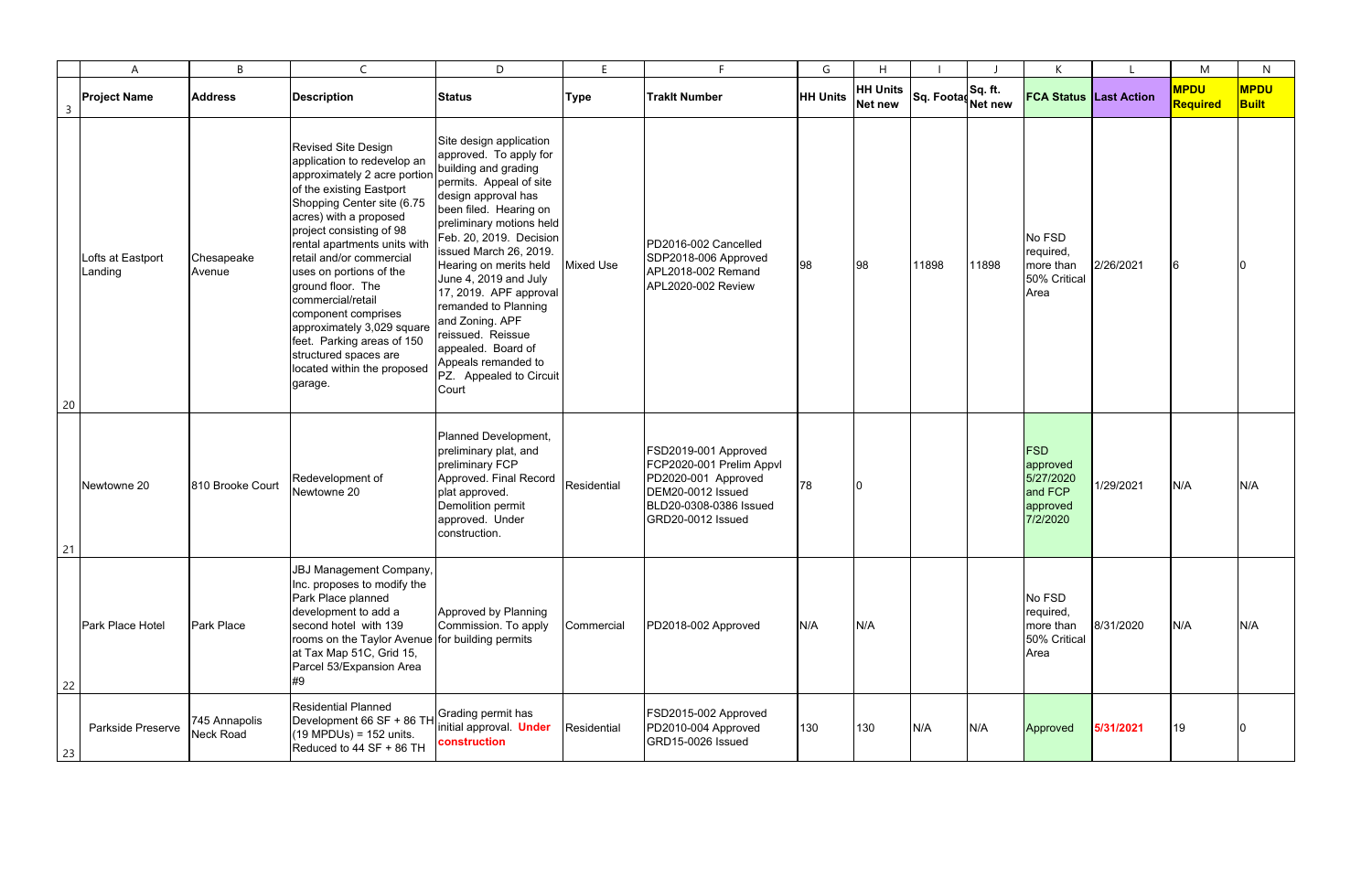|                | A                                                             | B                              | $\mathsf{C}$                                                                                                                                                                                                                                                                                                                                                                                  | D                                                                                                                                                                                                                                                                                                                                  |                  | F                                                                                                                                                                                                                                                                   | G               | H                                 |                    |            | К                                                 |           | M                        | N                           |
|----------------|---------------------------------------------------------------|--------------------------------|-----------------------------------------------------------------------------------------------------------------------------------------------------------------------------------------------------------------------------------------------------------------------------------------------------------------------------------------------------------------------------------------------|------------------------------------------------------------------------------------------------------------------------------------------------------------------------------------------------------------------------------------------------------------------------------------------------------------------------------------|------------------|---------------------------------------------------------------------------------------------------------------------------------------------------------------------------------------------------------------------------------------------------------------------|-----------------|-----------------------------------|--------------------|------------|---------------------------------------------------|-----------|--------------------------|-----------------------------|
| $\overline{3}$ | <b>Project Name</b>                                           | <b>Address</b>                 | <b>Description</b>                                                                                                                                                                                                                                                                                                                                                                            | <b>Status</b>                                                                                                                                                                                                                                                                                                                      | <b>Type</b>      | <b>Trakit Number</b>                                                                                                                                                                                                                                                | <b>HH Units</b> | <b>HH Units</b><br><b>Net new</b> | Sq. Footas Sq. ft. |            | <b>FCA Status Last Action</b>                     |           | <b>MPDU</b><br>Required  | <b>MPDU</b><br><b>Built</b> |
| 24             | Parole Place                                                  | <b>Island Road</b>             | A planned unit development<br>including retail, multi-family<br>103 Old Solomon's and townhouse uses. There<br>are 90 residential over retail<br>units proposed and 68<br>townhomes proposed.                                                                                                                                                                                                 | Forest conservation plan <br>and planned<br>development application.<br>Revisions under review                                                                                                                                                                                                                                     | Mixed Use        | FSD2017-001 Approved<br>FCP2017-008 Review<br>PD2017-002 Review<br><b>SUB2017-010 Review</b>                                                                                                                                                                        | 158             | 158                               | 30000              | 30000      | <b>FSD</b><br>approved<br>and FCP<br>under review | 1/29/2021 | <b>TBD</b>               |                             |
| 25             | Primrose School                                               | 1125 Spa Road                  | Proposed daycare center                                                                                                                                                                                                                                                                                                                                                                       | <b>Forest Stand Delineation</b><br>approved. Under<br>agency review                                                                                                                                                                                                                                                                | Commercial       | FSD2020-001 Approved<br>FCP2020-004 Review<br>SDP2020-005 Review<br><b>SE2020-006 Review</b>                                                                                                                                                                        | N/A             | N/A                               | <b>TBD</b>         | <b>TBD</b> | FSD<br>Approved<br>9/21/2020                      | 1/29/2021 | N/A                      | N/A                         |
| 26             | Rocky Gorge                                                   | Aris T. Allen Blvd<br>Yawl Rd. | 17 SF + 31 TH (6 MPDUs) =<br>48 units. Major modification<br>to residential planned<br>development known as Aris<br>T. Allen Boulevard, Lots 1-<br>48. The modification<br>includes vehicular access<br>from Aris T. Allen Blvd.,<br>removes vehicular access<br>from Yawl Rd. and<br>eliminates two dwellings,<br>from 48 to 46. Applicants<br>are proceeding under the<br>original approval | Proposed modification to<br>planned development.<br>Hearing on March 2,<br>2017. Planning<br>Commission denied<br>application for<br>modification. Applicants<br>are proceeding under<br>original approval issued<br>in 2006 (2005-11-547).<br>Permit expiration<br>appealed.<br>Revised/updated<br>grading permit under<br>review | Residential      | Original approval for 48 units<br>approved in 2006<br>GRD14-0006 Appealed<br>FSD2014-001 Approved<br>PD2016-001 (modification of<br>original approval) Denied<br>GRD15-0044 Appealed<br>GRD20-0013 Review                                                           |                 | 48                                | N/A                | N/A        | Approved                                          | 8/31/2020 |                          |                             |
| 27             | Society for the<br>Prevention of Cruelty<br>to Animals (SPCA) | 1815 Bay Ridge<br>Ave          | Modification of existing<br>special exception to build a<br>new animal building and<br>reconfigure the parking lot                                                                                                                                                                                                                                                                            | Variance approved at<br>Board of Appeals<br>meeting on March 5,<br>2019, adopted on<br>8/14/19. Grading permit<br>cancelled due to<br>inactivity                                                                                                                                                                                   | Institutional    | SE2017-003 Approved<br>VAR2017-007 Approved<br>GRD19-0031 Cancelled                                                                                                                                                                                                 | N/A             | N/A                               | 27415              | 7155       | $N/A -$<br><b>Critical Area</b>                   | 7/28/2020 | N/A                      | N/A                         |
| 28             | South Annapolis<br>Yacht Centre<br>(SAYC)                     | <b>Boucher Ave</b>             | <b>Mixed Maritime</b><br>Redevelopment. Major<br>subdivision of parcels Tax<br>Map 52D, Parcels: 80, 81,<br>82, 83, 84, 85, 86, 87, 122,<br>139, and 211. 11 units<br>under construction, in 9<br>structures                                                                                                                                                                                  | Site plan approved. Plat<br>has been recorded.<br>Building permits under<br>review and demolition<br>permits approved. Under<br>construction. Sign and<br>fence permit revisions<br>under review                                                                                                                                   | <b>Mixed Use</b> | PORT17-0024 Approved<br>SDP2015-063 Approved<br>SUB2016-007 Intl Appvl<br>BLD17-0629 Issued<br>GRD17-0041 Intl Appvl<br>DEM18-0036 Intl Appvl<br>DEM18-0037 Intl Appvl<br>BLD18-0191 Revisions<br>BLD18-0213 Approved<br>BLD18-0234 Approved<br>BLD18-0268 Approved | 11              |                                   | 14,660             | 14,660     | $N/A -$<br><b>Critical Area</b>                   | 8/31/2020 | N/A -- Under<br>10 units | N/A                         |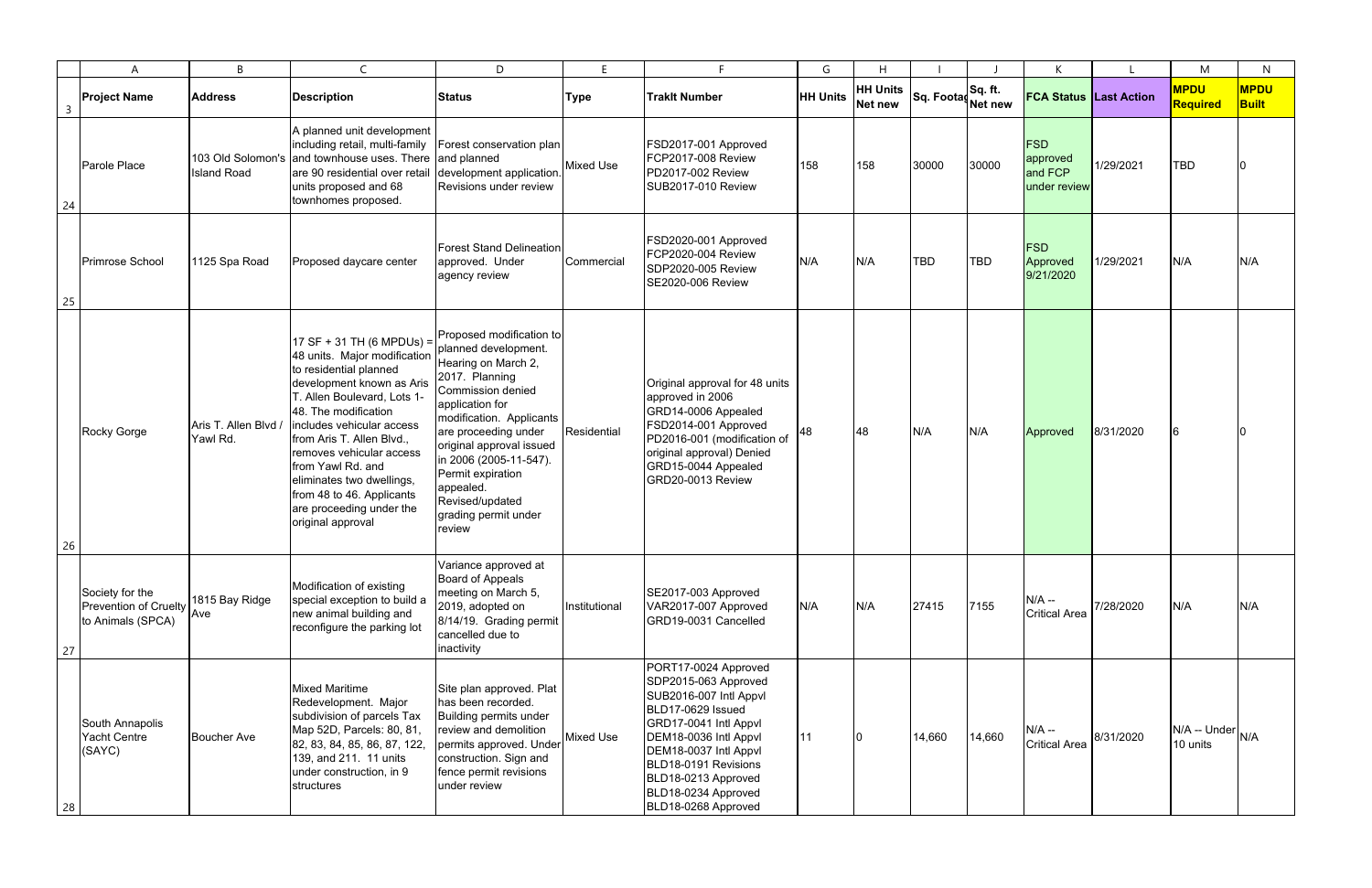|                                                                                                                                                                                                                                                                 | A                                      | B                                                                      | $\mathsf{C}$                                                                                                                                                                                                                                           | D                                                                                                                                                                                                                                                                                 | F.            | E.                                                                                                                                                                            | G               | H                                 |                               |        | К                                                                              |            | M                        | N                           |
|-----------------------------------------------------------------------------------------------------------------------------------------------------------------------------------------------------------------------------------------------------------------|----------------------------------------|------------------------------------------------------------------------|--------------------------------------------------------------------------------------------------------------------------------------------------------------------------------------------------------------------------------------------------------|-----------------------------------------------------------------------------------------------------------------------------------------------------------------------------------------------------------------------------------------------------------------------------------|---------------|-------------------------------------------------------------------------------------------------------------------------------------------------------------------------------|-----------------|-----------------------------------|-------------------------------|--------|--------------------------------------------------------------------------------|------------|--------------------------|-----------------------------|
| $\overline{\mathbf{3}}$                                                                                                                                                                                                                                         | <b>Project Name</b>                    | <b>Address</b>                                                         | <b>Description</b>                                                                                                                                                                                                                                     | <b>Status</b>                                                                                                                                                                                                                                                                     | <b>Type</b>   | <b>Traklt Number</b>                                                                                                                                                          | <b>HH Units</b> | <b>HH Units</b><br><b>Net new</b> | Sq. Footas Sq. ft.<br>Net new |        | <b>FCA Status Last Action</b>                                                  |            | <b>MPDU</b><br>Required  | <b>MPDU</b><br><b>Built</b> |
| 29                                                                                                                                                                                                                                                              | <b>Terrapin Station</b>                | 201 and 203 Taylor<br>Avenue at Poplar                                 | Six unit subdivision SFD                                                                                                                                                                                                                               | <b>Planning Commission</b><br>approved on Oct. 4,<br>2018. To apply for<br>building and grading<br>permits                                                                                                                                                                        | Residential   | FSD2015-001 Approved<br>FCP2016-002 Prelim Appvl<br>SUB2016-006 Approved                                                                                                      | 16              | 15.                               | N/A                           | N/A    | <b>FCP Prelim</b><br>Approval                                                  | 10/29/2018 | N/A -- Under<br>10 units | N/A                         |
| 30                                                                                                                                                                                                                                                              | <b>Towne Courts</b>                    | 2010 West Street                                                       | Mixed-use development with<br>42 units                                                                                                                                                                                                                 | Project has tax credits.<br>FCP and SDP are<br>approved. Building and Residential<br>grading permits issued.<br>Under construction                                                                                                                                                |               | FSD2017-002 Approved<br>FCP2018-001 Approved<br>SDP2017-054 Approved<br>BLD19-0249 Issued<br>GRD19-0021 Issued<br>BLD19-0250 Issued<br>BLD19-0252 Issued<br>BLD19-0251 Issued | 42              | 42                                | 2400                          | 2400   | <b>FSD</b> and<br>FCP<br>approved<br>11/28/18                                  | 12/31/2019 | N/A                      | N/A                         |
| 31                                                                                                                                                                                                                                                              | Tyler Heights<br>Elementary            | 200 Janwall Street                                                     | Renovation and 44,000 sq.<br>ft. addition to the existing<br>school                                                                                                                                                                                    | FCP approved. Under<br>construction                                                                                                                                                                                                                                               | Institutional | FSD2017-003 Approved<br>FCP2018-002 Approved<br>SDP2018-002 Approved<br>BLD18-0368 Issued<br>GRD18-0015 Issued                                                                | N/A             | N/A                               | 71627                         | 44,000 | <b>FSD</b><br>approved<br>12/15/17<br><b>FCP</b><br>approved<br>9/10/18        | 11/28/2018 | N/A                      | N/A                         |
|                                                                                                                                                                                                                                                                 | Villages at<br><b>Providence Point</b> | 2625 Masque<br>Farm Road/Spa<br><b>Road and Forest</b><br><b>Drive</b> | Proposed Institution for the<br>care of the Aged as a<br><b>Continuing Care Retirement</b><br>Community with large multi-<br>purpose building and 30<br>residential cottages, along<br>with 2 multi-residence<br>apartment buildings and 2<br>duplexes | <b>Forest Stand Delineation</b><br>was approved under<br>previous Crystal Spring<br>proposal. Have<br>submitted Forest<br>Conservation Plan and<br>other applications.<br>Field work for FCP<br>completed.<br>Environmental, site,<br>architecture and plat<br>comments submitted | Institutional | FCP2017-006 Revisions<br>PD2019-001 Revisions<br>SUB2017-004 Revisions                                                                                                        | N/A             | N/A                               | N/A                           | N/A    | <b>FSD</b><br>Approved<br>FCP2017-006 8/31/2020<br>Application<br>under review |            | N/A                      | N/A                         |
|                                                                                                                                                                                                                                                                 |                                        |                                                                        |                                                                                                                                                                                                                                                        |                                                                                                                                                                                                                                                                                   |               |                                                                                                                                                                               |                 |                                   |                               |        |                                                                                |            |                          |                             |
|                                                                                                                                                                                                                                                                 |                                        | Legend                                                                 |                                                                                                                                                                                                                                                        |                                                                                                                                                                                                                                                                                   |               |                                                                                                                                                                               |                 |                                   |                               |        |                                                                                |            |                          |                             |
|                                                                                                                                                                                                                                                                 |                                        | <b>ADM</b><br><b>APF</b>                                               | Administrative Interpretation                                                                                                                                                                                                                          |                                                                                                                                                                                                                                                                                   |               |                                                                                                                                                                               |                 |                                   |                               |        |                                                                                |            |                          |                             |
|                                                                                                                                                                                                                                                                 |                                        | <b>BLD</b>                                                             | <b>Adequate Public Facilities</b><br><b>Building permit</b>                                                                                                                                                                                            |                                                                                                                                                                                                                                                                                   |               |                                                                                                                                                                               |                 |                                   |                               |        |                                                                                |            |                          |                             |
|                                                                                                                                                                                                                                                                 |                                        | <b>BMP</b>                                                             | <b>Buffer Management Plan</b>                                                                                                                                                                                                                          |                                                                                                                                                                                                                                                                                   |               |                                                                                                                                                                               |                 |                                   |                               |        |                                                                                |            |                          |                             |
|                                                                                                                                                                                                                                                                 |                                        | <b>DEM</b>                                                             | Demolition permit                                                                                                                                                                                                                                      |                                                                                                                                                                                                                                                                                   |               |                                                                                                                                                                               |                 |                                   |                               |        |                                                                                |            |                          |                             |
|                                                                                                                                                                                                                                                                 |                                        | <b>FCA</b>                                                             | <b>Forest Conservation Act</b>                                                                                                                                                                                                                         |                                                                                                                                                                                                                                                                                   |               |                                                                                                                                                                               |                 |                                   |                               |        |                                                                                |            |                          |                             |
|                                                                                                                                                                                                                                                                 |                                        | <b>FCP</b>                                                             | <b>Forest Conservation Plan</b>                                                                                                                                                                                                                        |                                                                                                                                                                                                                                                                                   |               |                                                                                                                                                                               |                 |                                   |                               |        |                                                                                |            |                          |                             |
|                                                                                                                                                                                                                                                                 |                                        | <b>FSD</b>                                                             | <b>Forest Stand Delineation</b>                                                                                                                                                                                                                        |                                                                                                                                                                                                                                                                                   |               |                                                                                                                                                                               |                 |                                   |                               |        |                                                                                |            |                          |                             |
|                                                                                                                                                                                                                                                                 |                                        | <b>GRD</b>                                                             | Grading permit                                                                                                                                                                                                                                         |                                                                                                                                                                                                                                                                                   |               |                                                                                                                                                                               |                 |                                   |                               |        |                                                                                |            |                          |                             |
|                                                                                                                                                                                                                                                                 |                                        | <b>HPC</b><br><b>MPDU</b>                                              | <b>Historic Preservation Commission</b><br>Moderately Priced Dwelling Unit                                                                                                                                                                             |                                                                                                                                                                                                                                                                                   |               |                                                                                                                                                                               |                 |                                   |                               |        |                                                                                |            |                          |                             |
|                                                                                                                                                                                                                                                                 |                                        | <b>PD</b>                                                              | <b>Planned Development</b>                                                                                                                                                                                                                             |                                                                                                                                                                                                                                                                                   |               |                                                                                                                                                                               |                 |                                   |                               |        |                                                                                |            |                          |                             |
| $\frac{32}{33} \cdot \frac{33}{35} \cdot \frac{36}{35} \cdot \frac{38}{39} \cdot \frac{38}{39} \cdot \frac{38}{40} \cdot \frac{39}{42} \cdot \frac{42}{43} \cdot \frac{44}{44} \cdot \frac{42}{45} \cdot \frac{44}{45} \cdot \frac{46}{45} \cdot \frac{46}{47}$ |                                        | <b>RNC</b>                                                             | Residential Neighborhood Conservation Site Design                                                                                                                                                                                                      |                                                                                                                                                                                                                                                                                   |               |                                                                                                                                                                               |                 |                                   |                               |        |                                                                                |            |                          |                             |